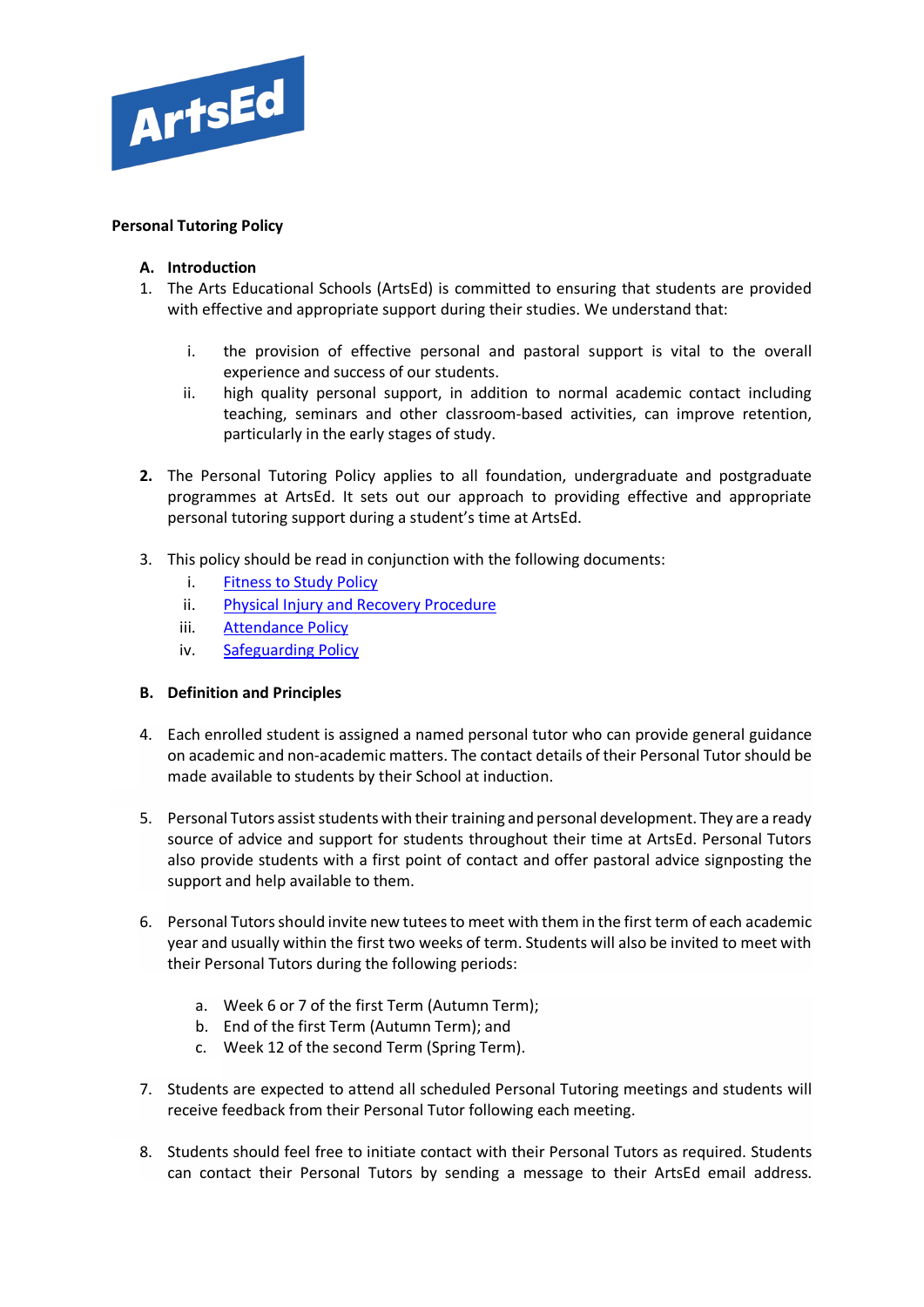Students who wish to have a meeting outside the periods stated in 8 above should arrange a meeting with their Personal Tutor via email.

- 9. Personal Tutors should be available to meet with their students as requested provided such requests are reasonable.
- 10. Personal tutors should maintain a record of instances of tutorial contact and students should be sent a copy of any discussions.

#### **C. Responsibilities of Personal Tutors**

- 11. Personal Tutors should be able to advise their tutees on general areas for improvement but Course Leaders or Class Tutors will provide feedback on specific areas of training.
- 12. It is the Personal Tutor's responsibility to contact their tutees to arrange the mandatory first and then termly meetings. Although Personal Tutors should encourage their tutees to attend these meetings, it is the student's responsibility to ensure they attend. If the Personal Tutor believes there to be a reason for a student's non-attendance, they should inform the Head of Student Support and Wellbeing so that students who need additional support can be identified.
- 13. Personal Tutors should ensure they are familiar with the support and services that are available within ArtsEd in order to signpost their tutees appropriately. It is good practice for Personal Tutors to follow up with a tutee after they have referred them.
- 14. When a personal tutor does not have the relevant knowledge to advise a student, they should refer them to the Student Support and Wellbeing Services [\(studentsupport@artsed.co.uk\)](mailto:studentsupport@artsed.co.uk).
- 15. Tutees should be informed that it is up to them to decide whether or not to approach their personal tutor regarding personal issues. Students are able to approach the Student Support and Wellbeing Services, the Students' Union and Student Representatives without a referral. **Please see section E below for 'Confidentiality and Data Protection'**.

#### **16. As well as the above, Personal Tutors should be able to:**

- a. Assist their tutees with settling in at ArtsEd;
- b. Assist their tutees in dealing with issues that are impacting their training;
- c. Answer questions or signpost their tutees to the appropriate service for advice;
- d. Direct their tutees to other sources of guidance, both within and outside of ArtsEd;
- e. Follow up with those tutees that are not engaging or progressing appropriately with their training;
- f. Advise their tutees on how to make the most of the opportunities available to them while supporting them with their personal development and employability;
- g. Respond as promptly as possible to their tutees; and
- h. Keep up to date with the ArtsEd's policies and procedures so that they can appropriately advise students.

#### **17. A personal tutor will not be expected to:**

- a. Provide specific guidance on modules that are outside of their subject area;
- b. Approve programme changes or transfers;
- c. Provide counselling but will be expected to signpost their tutees to the appropriate services;
- d. Provide immigration or financial advice; and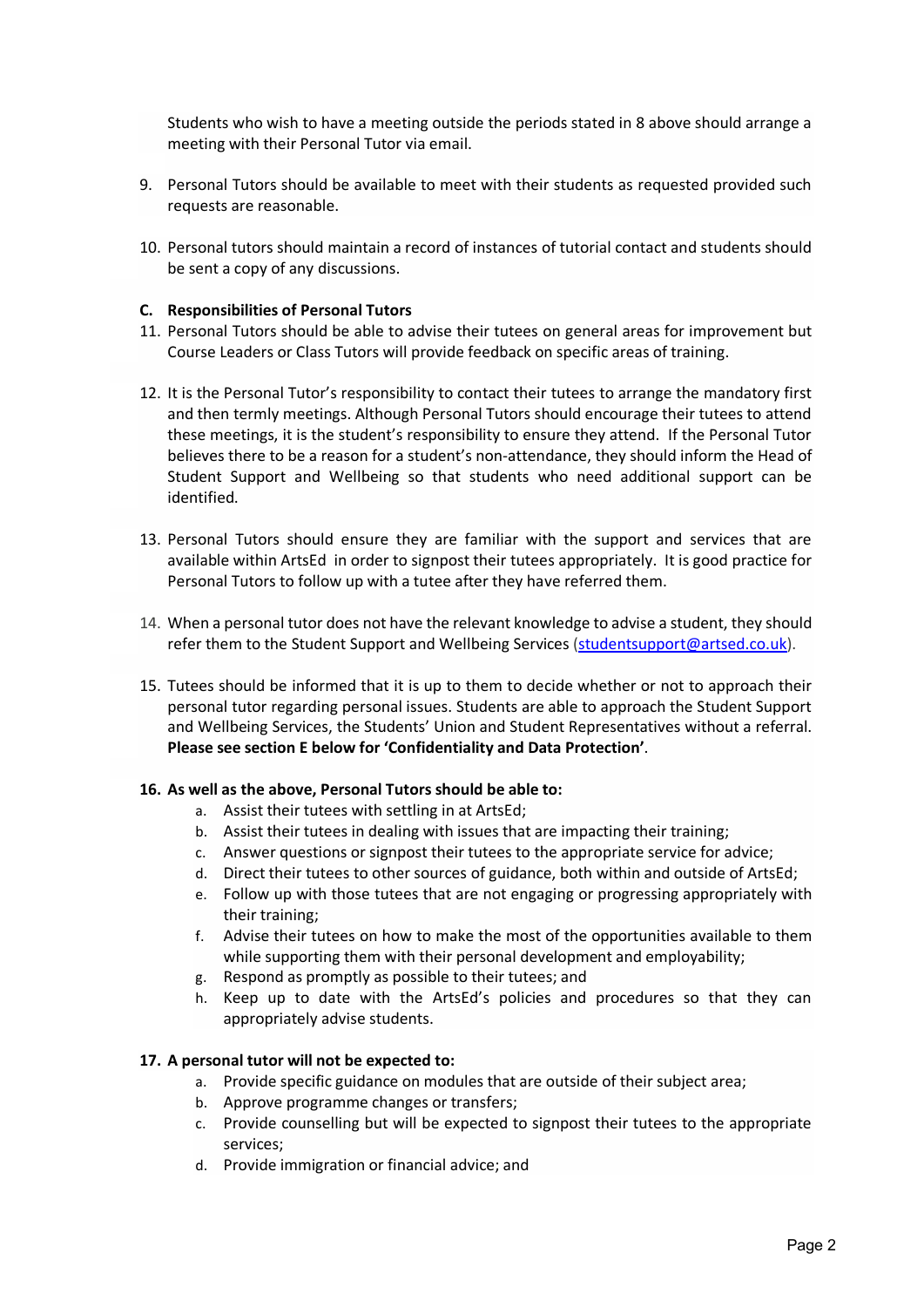e. To know the answer to every question but should be able to advise on where their tutees can go to make further enquiries.

### **Responsibilities of the Student**

- 18. The purpose for having Personal Tutors is to ensure each student has a member of the academic staff assigned to them who is able to offer support and guidance across a wide range of issues, not just when there is a problem.
- 19. In order to benefit from having a Personal Tutor, students are encouraged to:
	- a. Maintain contact with their Personal Tutor;
	- b. Attend and arrive on time for agreed meetings;
	- c. Actively participate in meetings with their Personal Tutor;
	- d. Make their Personal Tutor aware of any circumstances that may affect their training and performance, whether they need support from their Personal Tutor or not;
	- e. Be willing to accept constructive criticism regarding their performance and what they can do to improve;
	- f. Consider how opportunities at ArtsEd can contribute towards their long-term goals; and
	- g. Listen to advice given and consider it when making decisions on what to do next.

### **D. Responsibilities of the Schools**

- 20. It is each School's responsibility to ensure an effective Personal Tutoring scheme is in operation. Schools should:
	- a. Publish to students the details of their allocated Personal Tutor and explain to students during induction how they can find out who their Personal Tutor is;
	- b. Ensure student support provisions are properly sign posted and the aim of the personal tutor role are made available to students;
	- c. Ensure students are clearly directed to the Personal Tutor Policy;
	- d. Explain how students should contact their Personal Tutor; and
	- e. Where appropriate, consider requests for the reallocation of a named Personal Tutor for cases where a student and personal tutor do not work well together.

#### E. **Confidentiality and Data Protection**

- 21. All information obtained as part of a personal tutoring session will be held in accordance with General Data Protection Regulations (GDPR), Data Protection legislation and our [Privacy](https://artsed003.blob.core.windows.net/policy/privacy-notice.pdf)  [Notice.](https://artsed003.blob.core.windows.net/policy/privacy-notice.pdf) Personal Tutors will ensure that discussions held during personal tutor meetings are undertaken with the appropriate level of confidentiality unless doing so could put the tutee or others at risk.
- 22. There needs to be a point for both students and PTs concerning confidentiality. Please note that meetings and communications during Personal tutoring meetings will be regarded as confidential unless the PT has particular concerns over a student's academic engagement and/or wellbeing. In such instances, the Personal Tutor may need to inform other relevant staff members at ArtsEd.

#### **F. Support Available for Students**

23. ArtsEd has a duty of care to ensure that the necessary guidance and support is available for students.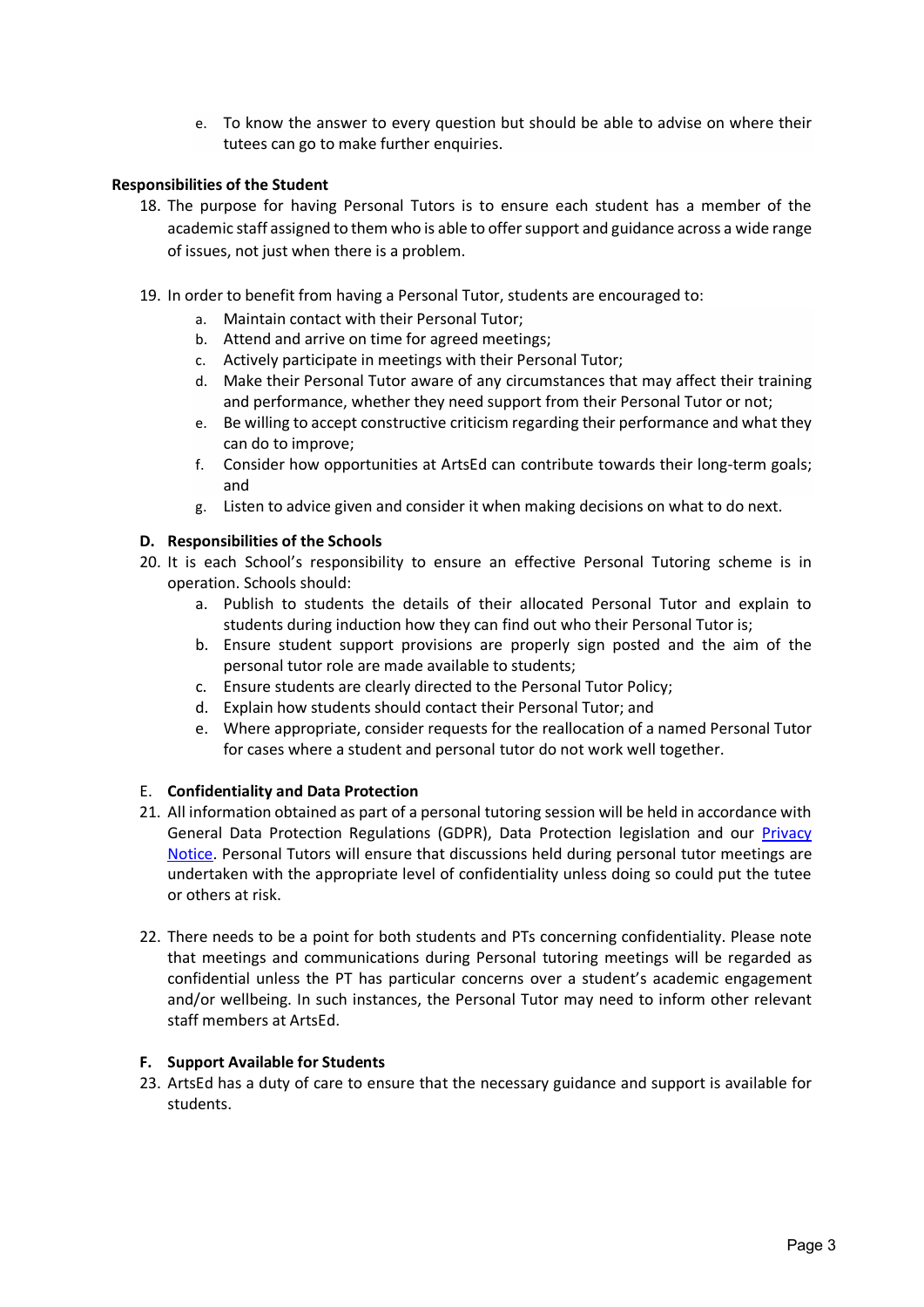- **i. Student Support:** Students should be directed to the Student Support and Wellbeing Team where there is a concern. The student can contact the Student Support Team by sending an email to [studentwelfare@artsed.co.uk.](mailto:studentwelfare@artsed.co.uk)
- ii. **Student Counselling:** Personal Tutors can encourage students to seek counselling. Students can also self-refer to ArtsEd's Counselling Service. Students can book a session with the Counselling Team by sending an email to [Counselling@artsed.co.uk.](mailto:Counselling@artsed.co.uk) The Student Counselling Service offers confidential space for students to seek advice about, and discuss matters impacting, their psychological wellbeing. Students are offered:
	- a. short term 1-2-1 counselling which can help students work on immediate problems;
	- b. assistance with developing healthy coping techniques;
	- c. support with gaining understanding of underlying issues; and
	- d. assistance with developing a longer-term treatment plan, if necessary.
- iii. **Togetherall:** Togetherall is a clinically-managed, online community designed to improve mental health. Students can access the 24/7 online support via our Student Services Online Platform or by visitin[g www.togetherall.com.](http://www.togetherall.com/)
- iv. **Fitness to Study:** The Fitness to Study Procedure may be commenced in line with the requirements of the [Fitness to Study Policy.](https://artsed003.blob.core.windows.net/policy/fitness-to-study-policy.pdf) The aim is to respond to and manage any concerns regarding a student's health or behaviour where it is thought that it is seriously impacting their ability to study. It may also be used where a student's health or behaviour is having an impact on other people, such as other students at ArtsEd and staff members. The procedure is intended to be supportive and is in place to enable students to successfully complete their studies, where possible.
- 24. Students who have any questions about this **Personal Tutoring Policy** should contact their Personal Tutor in the first instance. Alternatively, students may also contact [studentsupport@artsed.co.uk](mailto:studentsupport@artsed.co.uk) .